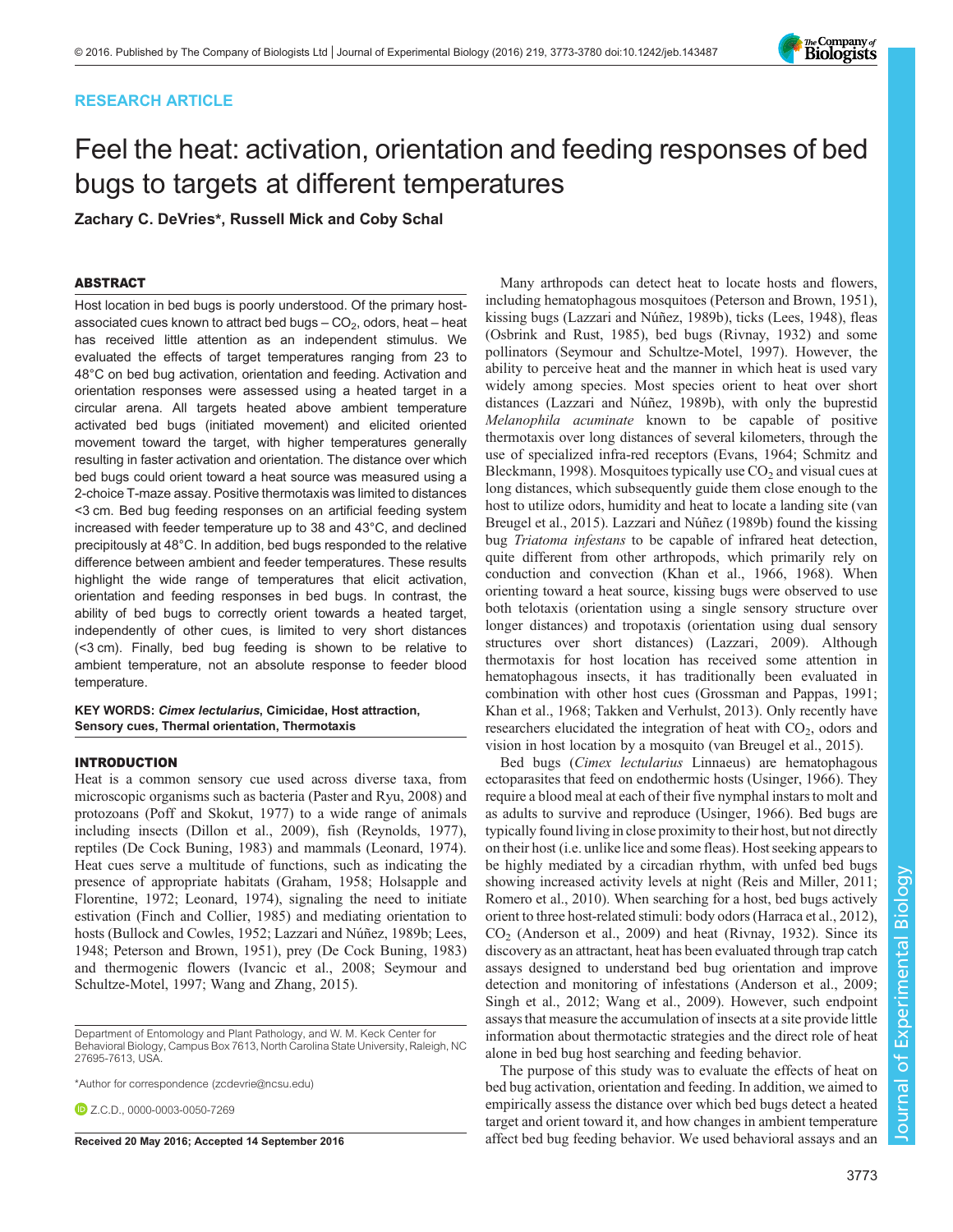artificial feeding system to evaluate the effects of different temperatures on bed bug behavior.

## MATERIALS AND METHODS

## Experimental animals

A laboratory colony of bed bugs was used for all experiments. This strain, Harold Harlan (HH), was collected in 1973 in Ft Dix, NJ, USA. Another strain, Winston Salem (WS), originally collected from Winston Salem, NC, USA, in 2008, was also used for some feeding experiments.

Bed bugs were reared on a 12 h:12 h light:dark cycle at 27°C and 50±5% relative humidity. All bed bugs were fed defibrinated rabbit blood in an artificial feeding system similar to that described by [Montes et al. \(2002\)](#page-7-0), which used a circulating water bath (B. Braun Biotech Inc., Allentown, PA, USA) to warm the blood to 38°C. Bed bugs fed through an artificial membrane (Nescofilm, Karlan, Cottonwood, AZ, USA). All experiments used only adult males that were 7–10 days post-feeding and hence likely motivated to seek hosts. Additionally, all experiments were conducted during the scotophase (under red-light) and at 25°C and 50±5% relative humidity, unless otherwise stated. All temperatures (including experimental apparatuses) were checked using a BAT-12 microprobe thermometer (Physitemp Instruments, Inc., Clifton, NJ, USA).

#### Activation in response to heat

A single HH bed bug was allowed to acclimate for 3 days in a plastic Petri dish (90 mm diameter, Fisher Scientific, Waltham, MA, USA) lined with a filter paper floor and a paper tent  $(8 \text{ mm} \times 30 \text{ mm})$  at the edge of the dish. This period was long enough for most bugs to shelter in the tent, although longer times were granted if after 3 days bugs were found moving during the scotophase. During the scotophase, a copper coil (i.d.=1.5 mm, coiled diameter=3 cm) heated or cooled via a circulating water bath (RM6 Thermostat, Brinkmann Instruments Inc., Delran, NJ, USA) to 23, 28, 33, 38, 43 or 48°C was carefully introduced into the arena, in line with the opening of the paper tent (where a single bed bug was quiescent) at a distance of 40 mm from the bug. The bed bug was observed and time to first movement was recorded. Each trial lasted for up to 5 min; after this time, bugs that did not move were scored as unresponsive. At least 12 replicates were performed for each coil temperature.

#### Orientation in response to heat

HH bed bugs were placed into individual glass vials (7.5 ml) 24 h prior to the start of the experiment. Next, each bed bug was introduced into a large plastic Petri dish arena (141 mm diameter) by inverting the glass vial along the edge of the arena wall. The arena was lined with a filter paper floor and contained the same copper coil as before in the center of the arena (45 mm from the glass vial). The coil was set to one of six temperatures: 23, 28, 33, 38, 43 or 48°C. Each bed bug was allowed 5 min to acclimate to the arena within the glass vial. The glass vial was then carefully removed and bed bug behavior was recorded using a Sony Handycam video recorder (HDR-XR260, Sony Corporation, Minato, Tokyo, Japan) until the bed bug contacted the copper coil (5 min maximum time limit). The time taken to reach the coil was recorded. Digital videos were analyzed for a suite of behaviors using the video analysis software Ctrax ([Branson](#page-6-0) [et al., 2009\)](#page-6-0), with corrections to videos made with Matlab (The Mathworks, Natick, MA, USA). The following parameters were calculated for each video: average velocity, angular speed, average

3774

distance to the wall, total distance traveled and angle to arena center. At least 14 replicates were performed at each coil temperature.

## Effect of distance on orientation to heat

The distance over which bed bugs were capable of detecting heat was evaluated with two-choice assays. Each HH bed bug was placed in a glass vial (7.5 ml) 24 h prior to the start of the experiment. A bed bug was introduced at the base of a vertically oriented T-shaped two-choice arena constructed by adhering a paper substrate to a Plexiglas backing. The dimensions of the T-maze were as follows: 20 mm wide base which narrowed to a width of 3 mm over 50 mm. The two side arms of the T-maze were each 75 mm long and 20 mm wide. The copper coil was heated to 38°C and placed at one side of the 'T' 10, 30 or 50 mm from the choice point. The heated side was alternated left and right to account for any position biases and a control assay was run with the coil set to room temperature (25°C) to account for vibrational effects. A choice was recorded when the bed bug moved 10 mm in one direction at the top of the 'T'. All assays were conducted under red light and at least 30 replicates were performed for each distance.

# Feeding in response to heat

The effects of both feeder temperature and ambient temperature on bed bug feeding were evaluated. Each HH or WS bed bug was placed individually into a glass vial (7.5 ml)  $\sim$ 24 h prior to the start of the experiment. The vial contained a paper ramp leading up to a nylon mesh lid (0.3 mm mesh size; BioQuip Products, Rancho Dominguez, CA, USA), which permitted feeding but retained the bug in the vial. The vial was placed under the artificial feeding system for 30 min at one of six feeder temperatures (measured by a thermocouple inserted directly into the blood): 23, 28, 33, 38, 43 or 48°C. The number of fully engorged bed bugs was recorded at each temperature. A sample size of 36 bugs was used for each temperature, with bugs fed individually.

Bed bugs from both populations fed at feeder temperatures below the ambient temperature. To confirm this observation and control for any olfactory or gustatory cues the blood may have provided, we repeated the above feeding experiment at 23 and 38°C using only a solution of 1 mmol  $l^{-1}$  ATP in PBS, previously confirmed by [Romero and Schal \(2014\)](#page-7-0) to be sufficient to elicit feeding in bed bugs. In addition, all surfaces were sterilized using ethanol prior to feeding.

To evaluate the interaction between ambient temperature and feeder temperature, the same feeding methods previously described were used, but the room was maintained at 25°C, heated to 30°C or cooled to 20°C. In addition, only feeder temperatures that produced intermediate levels of feeding at an ambient temperature of 25°C were used, i.e. 23, 28 and 33°C. The number of fully engorged bugs was recorded for each ambient temperature–feeder temperature combination. At least 36 bugs were used for each ambient temperature–feeder temperature combination, with bugs fed individually.

### Data analysis

The proportion of bugs that activated and oriented were analyzed using logistic regression. Only those bugs that responded were analyzed further. Regression analysis was used to understand the effects of target temperature on activation, time to reach the coil and all additional orientation parameters (velocity, angular speed, distance to the wall, total distance traveled). Angular data were evaluated using circular statistics. At each temperature, the length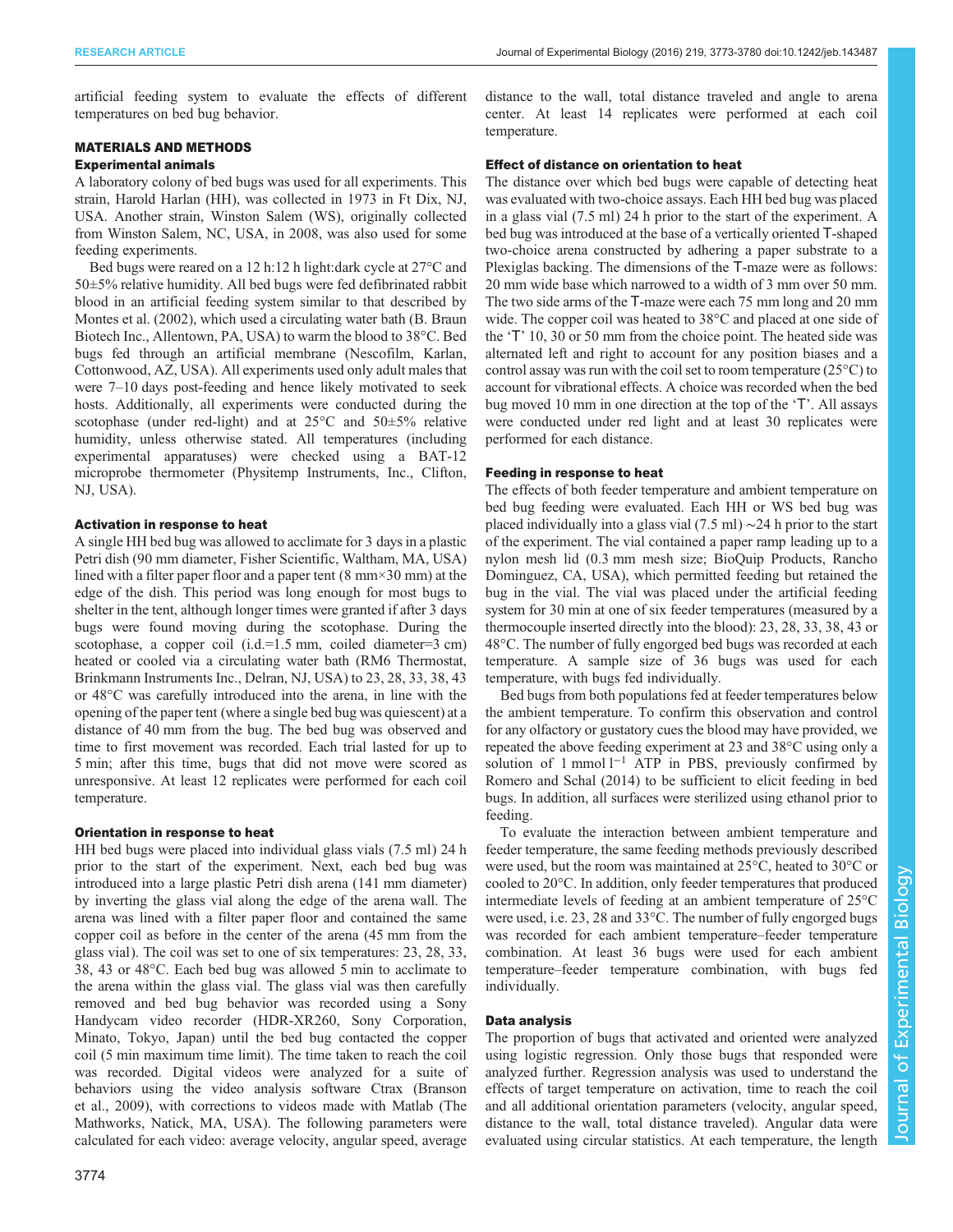and angle of the mean vector of orientation were calculated for the bed bugs that reached the coil. Significance of mean vectors was determined at each temperature using the Rayleigh test ([Batschelet,](#page-6-0) [1981](#page-6-0)). Chi-square tests were used to evaluate the effects of distance on bed bug orientation. Logistic regression was used to evaluate all feeding data. In addition, a Chi-square test of independence was used to determine the effects of ambient temperature and feeder temperature on bed bug feeding. All statistics were implemented in SAS 9.4 (SAS Institute, Cary, NC, USA) and PAST [\(Hammer et al.,](#page-6-0) [2001](#page-6-0)).

## RESULTS

#### Activation in response to heat

The responses of HH bed bugs at a distance of 40 mm from a cooled or heated target were significantly affected by the temperature of the target, with two distinct treatment effects. First, the percentage of bugs responding increased with target temperature  $(\chi^2_{1,72} = 33.09,$  $P<0.0001$ ; Fig. 1), and second, activation latency (time to first movement) was negatively related with target temperature  $(F<sub>1,4</sub>=14.91, P=0.0181, r<sup>2</sup>=0.7884; Fig. 1, dashed line).$ 

#### Orientation in response to heat

Orientation to the target over a distance of 40 mm was significantly affected by target temperature. The number of HH bugs that reached the target coil increased with temperature, with all bugs reaching the coil at target temperatures  $\geq 38^{\circ}C \left( \chi^{2}_{1,87} = 24.19, P \leq 0.0001; \text{ Fig. 2} \right)$ . Higher temperatures resulted in significantly shorter response times for those bugs that reached the coil, although the relationship was non-linear ( $\bar{F}_{2,3}$ =12.56, P=0.0348,  $r^2$ =0.8933; Fig. 2, dashed line).

Walking velocity did not show a significant relationship with target temperature ([Fig. 3A](#page-3-0);  $F_{2,3}$ =1.59, P=0.3374,  $r^2$ =0.5153). Average angular speed increased with temperature in a curvilinear fashion ([Fig. 3B](#page-3-0);  $F_{2,3}$ =14.32, P=0.0292,  $r^2$ =0.9052). The average



Fig. 1. Behavioral activation of bed bugs by heated or cooled targets. The effect of the target coil temperature on the percentage of Harold Harlan (HH) strain bed bugs that initiated movement from an arrested state (gray bars) and the latency of response for bugs that initiated movement within 5 min of introduction of the coil (black circles). Means±s.e.m. are plotted and equations describing the relationships are as follows:

$$
\%\text{Responding} = (e^{-6.947(\pm 1.750) + [0.234(\pm 0.055) \times T_{target}]}) /
$$
  

$$
(1 + e^{-6.947(\pm 1.750) + [0.234(\pm 0.055) \times T_{target}]}),
$$

Time to first movement  $= 305.9(\pm 46.8) - 4.95(\pm 1.28) \times T_{\text{target}},$ 

where  $T_{\text{target}}$  is target temperature (°C), and time to first movement is in s. A minimum sample size of N=12 was used for each temperature.



Fig. 2. Orientation of bed bugs to heated or cooled targets. The effect of target coil temperature on the percentage of HH strain bed bugs that contacted the coil within 5 min (gray bars) and the time taken to reach the coil (black circles). Means±s.e.m. are plotted and equations describing the relationships are as follows:

$$
\%\text{Reading coil} = (e^{-6.981(\pm 2.395) + [0.294(\pm 0.088) \times T_{\text{larget}})} /\\ (1 + e^{-6.981(\pm 2.395) + [0.294(\pm 0.088) \times T_{\text{larget}}]}),\\ \text{Time to reach target} = 687.6(\pm 169.9) - 30.80(\pm 9.96) \times T_{\text{target}} \\ + 0.373(\pm 0.140) \times T_{\text{target}}^2,
$$

where time to reach target is in s. A minimum sample size of N=14 was used for each temperature.

distance a bug was located relative to the wall throughout the experiment showed a curvilinear relationship with temperature [\(Fig. 3](#page-3-0)C;  $F_{2,3}$ =74.79, P=0.0028,  $r^2$ =0.9803). The total distance traveled before reaching the coil was related to temperature in a curvilinear fashion ([Fig. 3](#page-3-0)D;  $F_{2,3}$ =12.38, P=0.0355,  $r^2$ =0.8920).

In addition, coil temperature significantly affected the orientation angle of each HH bed bug relative to the center of the arena (where the coil was located). At lower temperatures [23 $^{\circ}$ C (r=0.5513, N=5,  $P=0.2282$ ,  $28^{\circ}$ C ( $r=0.1896$ ,  $N=12$ ,  $P=0.6590$ ) and  $33^{\circ}$ C  $(r=0.3155, N=13, P=0.2792)$ ], bed bugs did not exhibit a significant directional orientation ([Fig. 4](#page-3-0)). At higher temperatures, however  $[38^{\circ}\text{C}$  (r=0.5016, N=18, P=0.0090), 43 $^{\circ}\text{C}$  (r=0.5418,  $N=14$ ,  $P=0.0137$ ) and  $48^{\circ}$ C ( $r=0.4937$ ,  $N=13$ ,  $P=0.0389$ )], bed bugs oriented significantly toward the respective targets [\(Fig. 4\)](#page-3-0).

#### Orientation distance in response to a heated target

HH bed bugs had no significant side bias, orienting equally to the two arms of the T-maze when the coil was 10 mm away from the T-junction, with water at ambient temperature (25°C) circulating through the coil  $(\chi_{1,30}^2=0.5333, P=0.4652;$  [Fig. 5](#page-4-0)). Bed bugs showed a significant preference for the side with the heated coil (38°C) when it was located 10 mm away from the T-junction  $(\chi^2_{1,30} = 19.20,$ P<0.0001), but no significant preference at 30 mm  $(\chi_{1,40}^{20} = 2.47,$  $P=0.1161$ ) or 50 mm  $(\chi_{1,30}^2=0.0000, P=1.0000)$  ([Fig. 5](#page-4-0)).

#### Feeding in response to feeder blood temperature

Blood (feeder) temperature significantly and similarly affected feeding in two bed bug strains ([Fig. 6](#page-4-0)). As the feeder temperature increased, the proportion of HH bed bugs that fed increased, with the greatest percentage feeding at 38–43°C; bed bugs did not feed when the blood was at 48°C ([Fig. 6](#page-4-0)). Excluding 48°C from the analysis, the proportion of HH bed bugs that fed was significantly related to temperature (logistic regression,  $\chi_{1,180}^2$ =85.19, P<0.0001;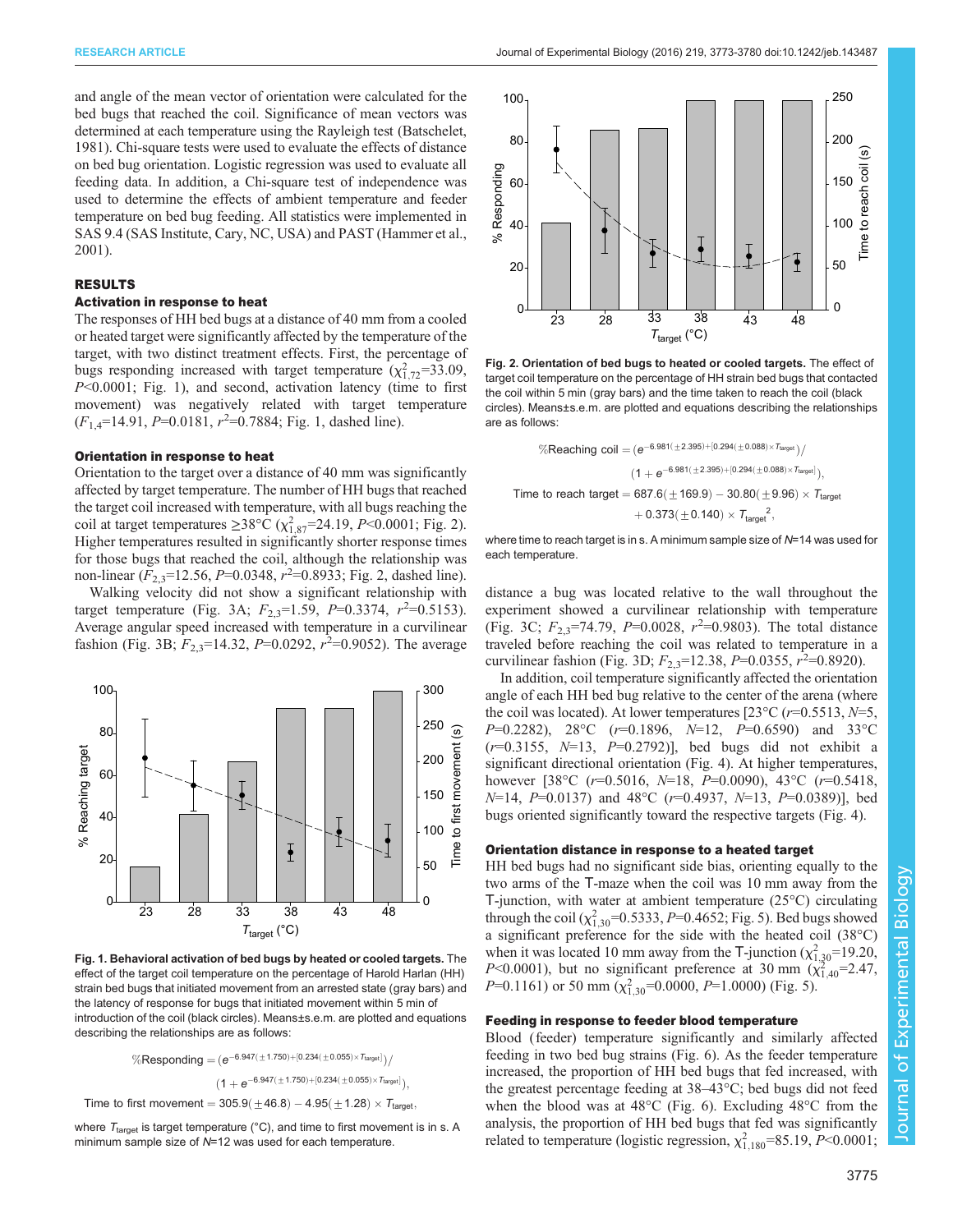<span id="page-3-0"></span>

Fig. 3. Metrics of bed bug orientation to heated or cooled targets. The effect of target coil temperature on (A) velocity, (B) angular speed, (C) average distance to the wall and (D) total distance traveled by HH strain bed bugs. Only bugs that contacted the coil during the 5 min experiment were included in the analysis. Means±s.e.m. are plotted and equations describing these relationships are as follows:

Angular speed  $=4.711(\pm0.715)-0.197(\pm0.042)\times T_{\text{target}}+0.0029(\pm0.0006)\times {T_{\text{target}}}^2,$ Distance to wall  $= -17.09(\pm 7.28) + 2.296(\pm 0.427) \times T_{\text{target}} - 0.0253(\pm 0.0060) \times T_{\text{target}}^2$ Distance traveled = 4412.6( $\pm$ 981.2) - 220.3( $\pm$ 57.6)  $\times$   $\mathcal{T}_{\text{target}}$  + 2.81( $\pm$ 0.81)  $\times$   $\mathcal{T}_{\text{target}}$ <sup>2</sup>,

where angular speed is in rad s<sup>−1</sup>, distance to the wall is in mm and distance traveled is in mm. A minimum sample size of N=14 was used for each temperature.

[Fig. 6](#page-4-0)A). The proportion of WS bed bugs that fed similarly increased with feeder temperature (logistic regression,  $\chi_{1,179}^2$ =64.35, P<0.0001; [Fig. 6B](#page-4-0)).

Because a small proportion of both HH and WS bed bugs fed at a feeder temperature of 23°C, we performed an additional set of assays being particularly careful to avoid contamination by human odors. At 23°C, 3 out of 28 (11%) individually housed bed bugs fed on 1 mmol l−<sup>1</sup> ATP in PBS from a surface-sterilized feeder, while at 38°C, 26 out of 29 (90%) bugs fed. These results confirm that some, albeit few, bed bugs engorge on blood cooled below ambient temperature.

Ambient temperature also significantly affected bed bug feeding [\(Fig. 7](#page-4-0)). At ambient temperatures of 20 and 25°C, the proportion of HH bugs that fed increased monotonically as blood feeder temperature increased from 23 to 33°C, with the interactive term (ambient temperature×feeder temperature) not significant  $(\chi_{2,214}^2$ =0.82, P=0.6625). At any given feeder temperature, more bugs fed at an ambient temperature of 20°C than at 25°C  $(\chi_{1,214}^2$ =10.83, P=0.0010). Feeding responses at a high ambient temperature of 30°C were substantially different, with no clear relationship with feeder temperature, and a high percentage of bugs (>62%) feeding at all feeder temperatures. Feeding increased as feeder temperature increased from 28 to 33°C. However, at a feeder temperature of 23°C, more than twice as many bugs fed at an ambient temperature of 30°C than at either 20 or 25°C  $(\chi_{2,108}^2$ =37.59, P<0.0001).



Journal of Experimental Biologylournal of Experimental Biology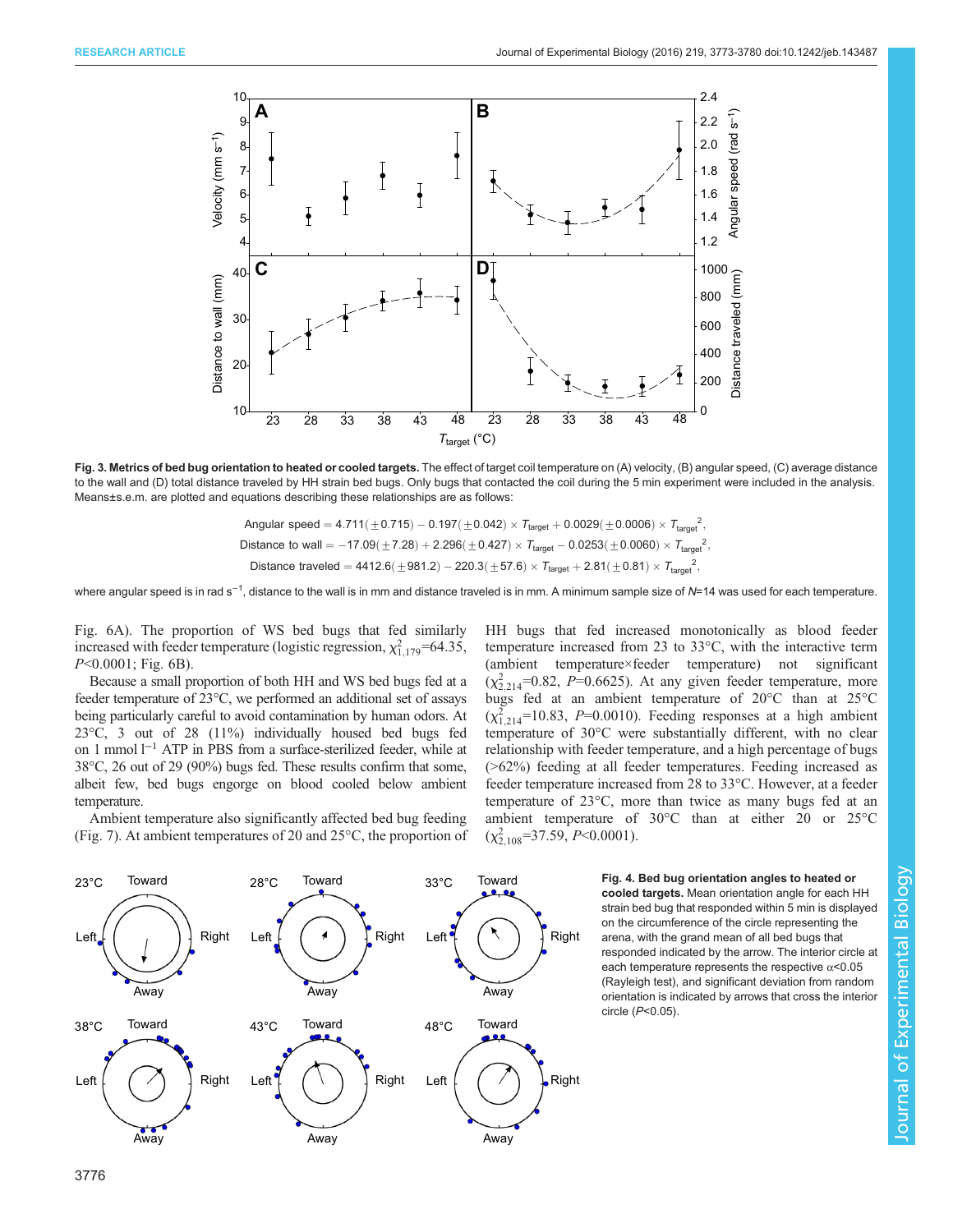<span id="page-4-0"></span>

Fig. 5. Bed bug orientation over distance in a T-arena. Effects of distance on the ability of HH strain bed bugs to correctly orient toward a heated coil (38°C) based on a 2-choice T-maze assay, as depicted at the bottom of the figure. An asterisk indicates significant choice of one arm of the T-arena (coil or control) based on the Chi-square test (P<0.05). Sample sizes are indicated in the bars.

# **DISCUSSION**

Many hematophagous insects respond to body heat as part of their orientation response to warm-blooded hosts ([Lazzari and Núñez,](#page-6-0)



Fig. 6. Bed bug feeding in relation to feeder temperature. Effects of feeder (blood) temperature on bed bug feeding for two strains of bed bugs: (A) HH and (B) Winston Salem (WS). A sample size of N=36 bugs was used for each feeder temperature and the best-fit logistic regression line is displayed for each strain, with the following equations:

Proportion HH fed = 
$$
(e^{-8.070(\pm 1.243) + [0.282(\pm 0.041) \times T_{target}]})/
$$

\n
$$
(1 + e^{-8.070(\pm 1.243) + [0.282(\pm 0.041) \times T_{target}]})
$$
\nProportion WS fed = 
$$
(e^{-6.303(\pm 1.032) + [0.217(\pm 0.033) \times T_{target}]})/
$$

\n
$$
(1 + e^{-6.303(\pm 1.032) + [0.217(\pm 0.033) \times T_{target}]})
$$

No feeding was observed at 48°C in WS bed bugs.

[1989b; Lees, 1948](#page-6-0); [Peterson and Brown, 1951](#page-7-0)). However, few studies have investigated the activation of quiescent insects in response to heated targets alone. This is understandable, as most hematophagous arthropods detect their hosts at some distance and initiate their orientation toward the host using both chemosensory and visual cues. Some arthropods, however, including bed bugs and other cimicids, shelter in close proximity to their host, often within bat roosts or bird nests ([Usinger, 1966\)](#page-7-0), and it is plausible that under these ecological conditions, heat emanating from the host may play an important function in early steps of the orientation process. Indeed, heated targets, representing a host, significantly activated quiescent bed bugs at an ambient temperature of 25°C. When the target was cooled to 23°C, only one out of 12 bed bugs moved. These results show that targets above ambient temperature, including temperatures that cause thermal stress and death upon prolonged exposure [\(Benoit et al., 2009](#page-6-0); [Kells and Goblirsch, 2011](#page-6-0); [Pereira](#page-7-0) [et al., 2009](#page-7-0)), can quickly activate bed bugs from an arrested state.

Orientation toward a target was significantly and characteristically affected by the temperature of the target. At target temperatures  $\geq$ 28°C, bed bugs oriented toward the heated



Fig. 7. Bed bug feeding in relation to feeder and ambient temperature. Effects of feeder (blood) temperature (23, 28, 33°C) on the proportion of HH strain bed bugs feeding at three different ambient temperatures: 20, 25, 30°C. A minimum sample size of N=36 bugs was used for each ambient temperature–feeder temperature tested.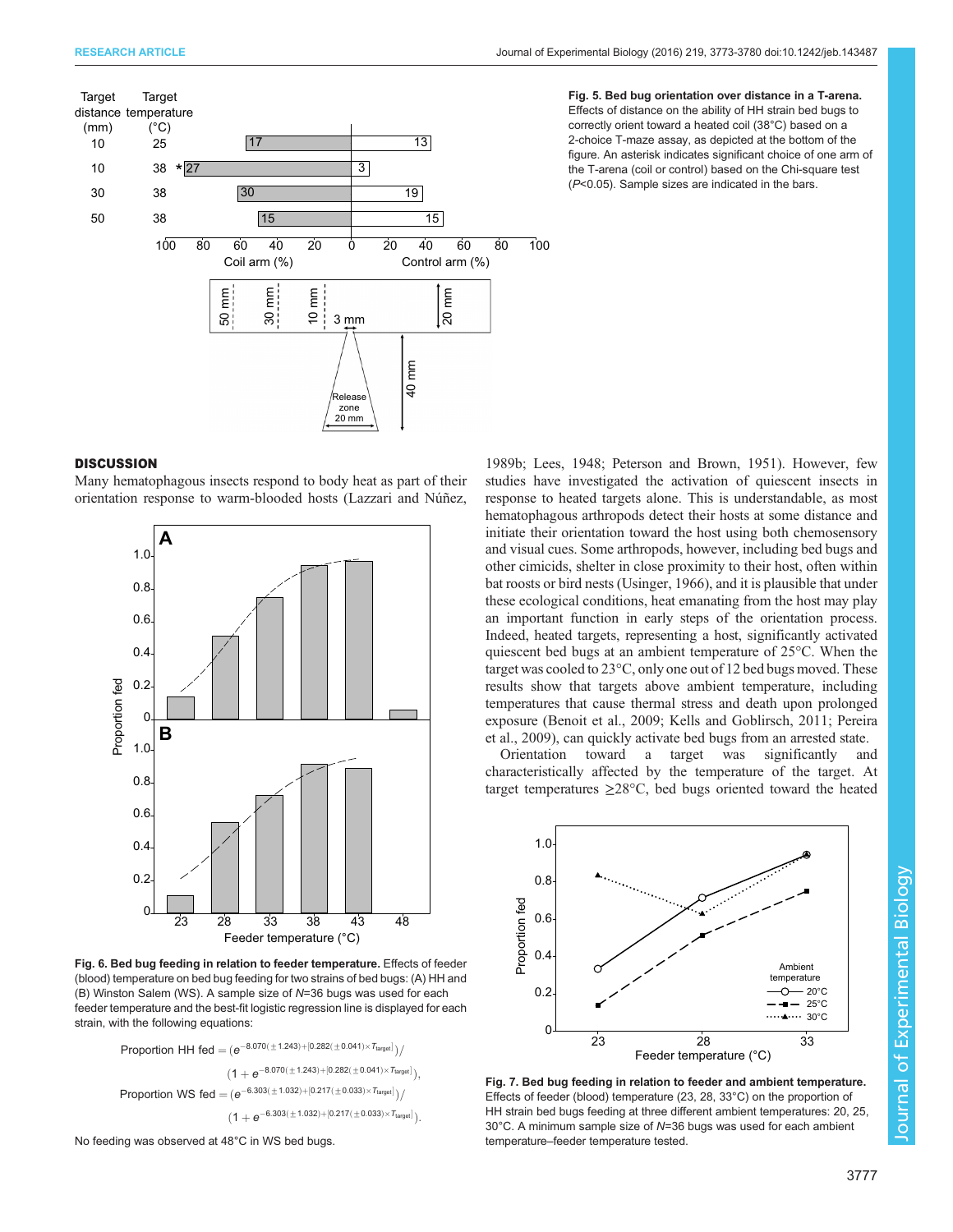coil, with >85% of the bugs contacting the coil within 5 min. The time taken to reach the coil decreased as temperature increased. Even with the exclusion of bugs that did not reach the coil, there was still a precipitous decline in response time between 23°C (2°C below ambient) and 28°C (3°C above ambient). These results show that bed bugs are well adapted to detect even small changes in host temperature relative to ambient temperature. Our results also confirm Rivnay'[s \(1932\)](#page-7-0) findings, which were based on very few replicates, showing that bed bugs can detect temperature differences of 2°C. When the cat flea (Ctenocephalides felis) was tested over a similar range of temperatures (27–50°C), response rates and preference for a heated target also increased ([Osbrink and Rust,](#page-7-0) [1985](#page-7-0)).

Several orientation parameters varied with the temperature of a target positioned in the center of the arena. Average distance to the wall of the circular arena was positively related to target temperature, increasing with temperature up to 38°C and then leveling off thereafter. The angular speed and total distance traveled by bed bugs that reached the target was positively related to target temperatures  $\geq 38^{\circ}$ C, with the highest values observed at the extremes of the measured temperatures (23 and 48°C). As expected, at low target temperatures, bed bugs remained closer to the arena wall and traveled farther before reaching the target than at higher target temperatures. As the coil temperature approached 48°C, angular speed increased, despite bugs reaching the coil at a similar time to that for all intermediate temperatures (28–43°C). Angular speed quantifies the observed 'circling' behavior that is typical of bed bugs in response to this unusually high temperature. Bed bugs approached the coil heated to 48°C, circled it and were slow to make contact with it. [Rivnay \(1932\)](#page-7-0) reported that target temperatures ≥45°C repelled bed bugs, and it is possible that he considered this circling behavior a manifestation of repellency, although the small size of our heat coil probably resulted in less heat emission and ultimately in a more approachable stimulus. Despite this circling behavior, response time to a 48°C target remained low. In addition, orientation angle relative to the center of the arena was only significantly affected by temperatures  $\geq 38^{\circ}$ C, showing that even though bed bugs can locate a target heated above ambient temperature, higher target temperatures result in a more direct orientation toward the target.

There are three important caveats for interpreting these results: the size of the heat source, the size of the arena and their spatial alignment. Although similar assays with larger arenas and larger heated targets might produce quantitatively different results, we expect the overall patterns to reflect our results. The spatial alignment of the arena and heated target might be more important. All our experiments were conducted on a horizontal plane with minimal air movement, so it is unlikely that convection was a factor in bed bug orientation behavior. Yet, convection currents play a major role in heat detection in mosquitoes [\(Peterson and Brown,](#page-7-0) [1951](#page-7-0)), and their preference for vertically oriented flight has inspired the design of vertical olfactometers ([Feinsod and Spielman, 1979\)](#page-6-0). Moreover, in all our experiments, the heat coil remained in contact with the substrate, so it is unclear whether bed bugs responded to conductive or radiant heat, with radiant heat inducing responses in the closely related hematophagous hemipteran Triatoma infestans [\(Lazzari, 2009](#page-6-0); [Lazzari and Núñez, 1989b\)](#page-6-0).

Although bed bugs detected heat over a distance of at least 4 cm, as indicated by faster activation at higher target temperatures, directed movement towards a heated target was limited to shorter distances  $(\leq 3$  cm). In the T-maze assay, bed bugs walked up to the junction of the 'T', and then chose a side with the 38°C heated target positioned at various distances from this junction. Bed bugs showed a clear preference for the target when the heated coil was 10 mm from the T-junction, a marginal (although not significant) preference at 30 mm (61%,  $P=0.1161$ ), but no preference when the coil was 50 mm away. These results are not surprising in the context of bed bug ecology. Because C. lectularius (along with many other cimicids) shelter in relatively close proximity to their host, typically in locations where the host rests at night ([Usinger,](#page-7-0) [1966\)](#page-7-0), long-range host orientation may not be as important as it is for other hematophagous insects. Therefore, host temperature may serve as an important short-range cue under these conditions, although long-range attraction to larger bodies of heat should be evaluated. Other host-associated cues known to attract bed bugs, such as  $CO<sub>2</sub>$  [\(Wang et al., 2009](#page-7-0)) and body odors [\(Aak et al., 2014](#page-6-0); [Liu and Liu, 2015](#page-6-0); [Rivnay, 1932\)](#page-7-0), are more likely to serve as longrange attractants.

Most bed bugs fully engorged at a broad range of feeder blood temperatures from 28 to 43°C, with >88% feeding at 38 and 43°C, and few bugs feeding at the extreme temperatures (23 and 48°C). In all feeding assays, we used rabbit blood, which is highly phagostimulatory to bed bugs ([Romero and Schal, 2014\)](#page-7-0). Therefore, it is reasonable to conclude that the propensity to feed in our assays was related to feeder temperature and not to the quality of the blood. Most interesting was the observation that some bed bugs fed on blood set to 23°C, 2°C below ambient temperature. Although we were careful to eliminate human and blood odorants and tastants from the membrane surface, it was possible that blood constituents permeated the feeder membrane. To control for this, we repeated the assays at 23 and 38°C with a sterilized membrane and replaced blood with PBS fortified with ATP. [Romero and Schal \(2014\)](#page-7-0) reported low levels of engorgement on PBS solutions equilibrated at 37°C, but the addition of ATP, a constituent of human blood, induced nearly 100% of bugs to feed. As with blood, some bed bugs (11%) fed on the PBS-ATP solution set to 23°C in our assays. Based on these results and behavioral observations, we suggest that bed bugs naturally probe all surfaces and if conditions are permissive (e.g. membranous surface), some bugs will penetrate the surface and begin feeding if they taste phagostimulants such as ATP. While these observations also predict that heat alone might increase the rate of probing, it is also possible that the cooler temperature of the glass feeder resulted in a localized increase in relative humidity, a cue that guides other hematophagous insects to hosts ([van Breugel et al., 2015\)](#page-7-0). In triatomine bugs, heat is a primary stimulus that triggers biting [\(Lazzari and Núñez, 1989a\)](#page-6-0), but triatomines are not known to bite targets set below ambient temperature, and neither do tsetse flies, Glossina pallidipes [\(Chappuis et al., 2013\)](#page-6-0). Specifically, in triatomines, feeding initiation (biting) appears to be a function of only surface temperature, while the number of bugs that fully engorge and the intake rate are controlled by blood temperature ([Lazzari and Núñez,](#page-6-0) [1989a](#page-6-0)). This does not appear to be the case in bed bugs, with heat not required to induce feeding, although feeding initiation does increase with increasing surface/blood temperature. In both triatomines and tsetse flies, other sensory cues modulate the probing response. The triatomine Rhodnius prolixus bites more when a heated metal surface is covered with latex, suggesting that the decision to probe/bite integrates thermal and mechanical cues [\(Ferreira et al., 2011](#page-6-0)). In G. pallidipes, skin temperature and humidity synergistically increase the biting response ([Chappuis et al., 2013](#page-6-0)). Mosquito feeding is also affected by temperature, although not shown independently of host odors ([Grossman and Pappas, 1991;](#page-6-0) [Willis, 1958](#page-7-0)).

The feeding response of bed bugs is complicated by the interaction of feeder (host) temperature with ambient temperature.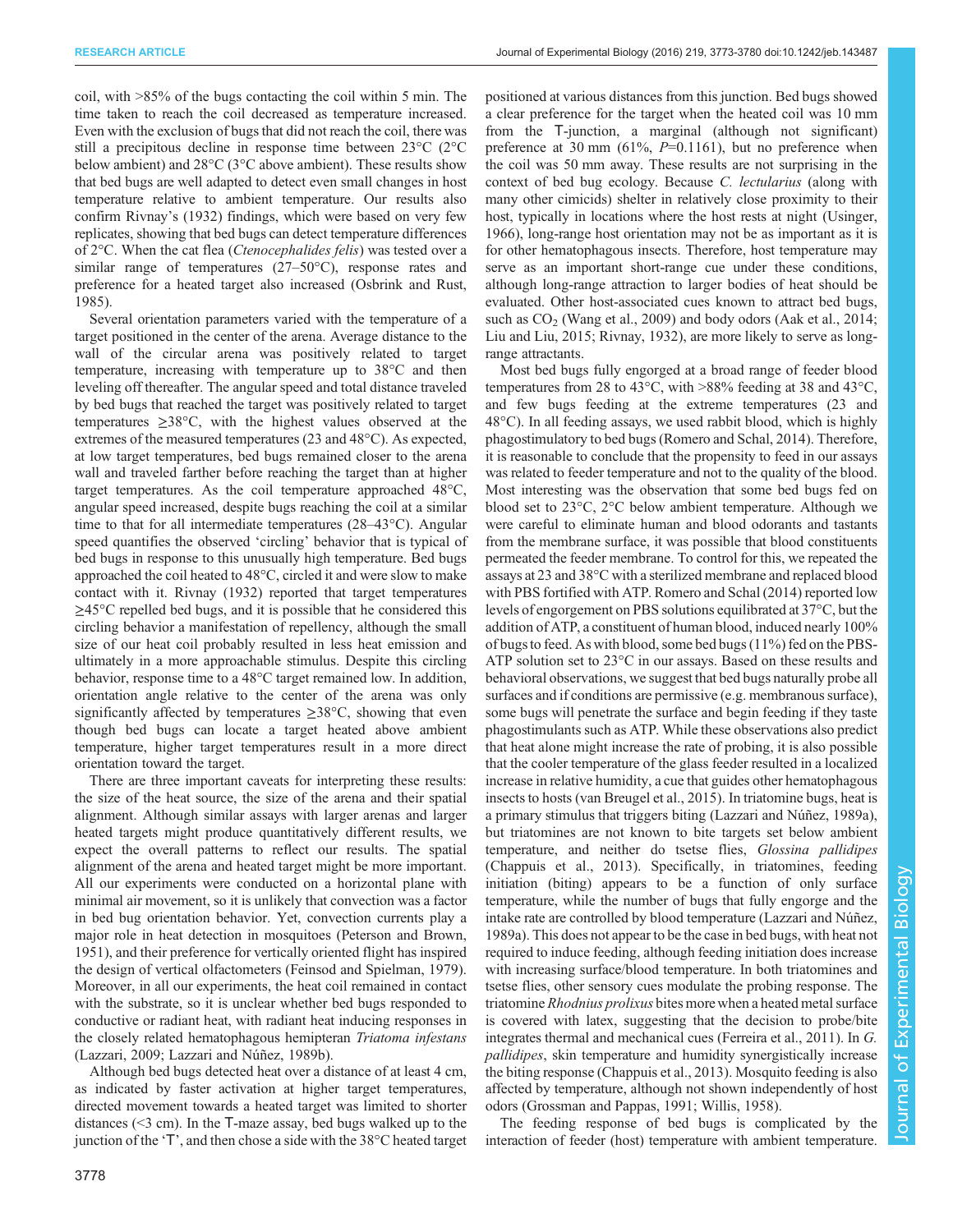<span id="page-6-0"></span>Significantly more bed bugs fed at an ambient temperature of 20°C than at  $25^{\circ}$ C at each feeder temperature (23, 28, 33 $^{\circ}$ C). These results suggest that at ambient temperatures <30°C, feeding responses in bed bugs depend on the relative difference between ambient and feeder temperatures. However, at an ambient temperature of 30°C, 83% of bugs fed at a feeder temperature of 23°C (7°C below ambient). At the same feeder temperature, only 33% and 14% of bugs fed at ambient temperatures of 20 and 25°C, respectively. This differential feeding response is likely the result of increased movement and thus increased probing of the artificial membrane at high temperatures, although this idea has not been tested. We hypothesize that feeding at low temperatures may relate to the evolutionary history of feeding on bats and even reptiles, whose body temperatures are often close to or only slightly above the ambient temperature (Hock, 1951).

Understanding the activational and appetitive responses of bed bugs to heat should facilitate the development and deployment of traps, other monitoring devices, and direct control approaches. Our results suggest that traps and baits that only use heat to attract bed bugs will need to be deployed at very high density to overcome their limited active space of <3 cm. Nevertheless, thermally attractive devices may be highly effective if placed near bed bug sheltering sites or along their foraging paths. While some traps may or may not integrate heat with chemoattractants to attract bed bugs, whereas other traps do not (Anderson et al., 2009; [Singh et al., 2012; Wang](#page-7-0) [et al., 2009\)](#page-7-0), heat appears to be important in stimulating probing and feeding in bed bugs, an obligatory step in the development of an artificial bait.

To our knowledge, this is the first comprehensive report showing heat to be responsible for activating bed bugs from an arrested state, orienting them toward a heat source, and modulating feeding responses based on both feeder and ambient temperatures. These results should facilitate the design of monitoring devices and ultimately the development of an artificial liquid bait. Future studies should investigate the sensory structures that bed bugs use to perceive heat (and cold), their distribution on the body of the bed bug, and the genes that encode the thermal receptors. The recently sequenced C. lectularius genome (Benoit et al., 2016; [Rosenfeld](#page-7-0) [et al., 2016](#page-7-0)) should expedite these investigations. In addition, future work should elucidate the interactions of host-produced heat with other host cues, including  $CO<sub>2</sub>$  and body odors, and the orientation patterns of bed bugs at different spatial alignments with the host.

#### Acknowledgements

We thank Richard G. Santangelo for assistance with experimental animals during this study and Ayako Wada-Katsumata for assistance in preparing figures for the manuscript.

#### Competing interests

The authors declare no competing or financial interests.

#### Author contributions

Z.C.D. and C.S. designed the study and wrote the manuscript. Z.C.D. and R.M. performed the experiments. Z.C.D. analyzed the data.

#### Funding

This research was supported in part by the Blanton J. Whitmire endowment, the Pest Management Foundation of the National Pest Management Association, the US Department of Housing and Urban Development Healthy Homes program (NCHHU0017-13), the Alfred P. Sloan Foundation (2013-5-35 MBE), the National Science Foundation (IOS-1456973), and an award from the National Institute of Environmental Health Sciences (P30ES025128) to the Center for Human Health and the Environment. Z.C.D. was supported by the David R. Nimocks, Jr Fellowship and the North Carolina Pest Management Association Fellowship, and scholarships from the Entomological Society of America. Deposited in PMC for release after 12 months.

#### References

- [Aak, A., Rukke, B. A., Soleng, A. and Rosnes, M. K.](http://dx.doi.org/10.1111/phen.12062) (2014). Questing activity in [bed bug populations: male and female responses to host signals.](http://dx.doi.org/10.1111/phen.12062) Physiol. Entomol. 39[, 199-207.](http://dx.doi.org/10.1111/phen.12062)
- [Anderson, J. F., Ferrandino, F. J., McKnight, S., Nolen, J. and Miller, J.](http://dx.doi.org/10.1111/j.1365-2915.2008.00790.x) (2009). A [carbon dioxide, heat and chemical lure trap for the bedbug,](http://dx.doi.org/10.1111/j.1365-2915.2008.00790.x) Cimex lectularius. [Med. Vet. Entomol.](http://dx.doi.org/10.1111/j.1365-2915.2008.00790.x) 23, 99-105.
- Batschelet, E. (1981). Circular Statistics in Biology. London: Academic press.
- [Benoit, J. B., Lopez-Martinez, G., Teets, N. M., Phillips, S. A. and Denlinger,](http://dx.doi.org/10.1111/j.1365-2915.2009.00832.x) D. L. [\(2009\). Responses of the bed bug,](http://dx.doi.org/10.1111/j.1365-2915.2009.00832.x) Cimex lectularius, to temperature [extremes and dehydration: levels of tolerance, rapid cold hardening and](http://dx.doi.org/10.1111/j.1365-2915.2009.00832.x) [expression of heat shock proteins.](http://dx.doi.org/10.1111/j.1365-2915.2009.00832.x) Med. Vet. Entomol. 23, 418-425.
- [Benoit, J. B., Adelman, Z. N., Reinhardt, K., Dolan, A., Poelchau, M., Jennings,](http://dx.doi.org/10.1038/ncomms10165) [E. C., Szuter, E. M., Hagan, R. W., Gujar, H., Shukla, J. N. et al.](http://dx.doi.org/10.1038/ncomms10165) (2016). Unique [features of a global human ectoparasite identified through sequencing of the bed](http://dx.doi.org/10.1038/ncomms10165) bug genome. [Nat. Commun.](http://dx.doi.org/10.1038/ncomms10165) 7, 10165.
- [Branson, K., Robie, A. A., Bender, J., Perona, P. and Dickinson, M. H.](http://dx.doi.org/10.1038/nmeth.1328) (2009). [High-throughput ethomics in large groups of Drosophila.](http://dx.doi.org/10.1038/nmeth.1328) Nat. Methods 6, [451-457.](http://dx.doi.org/10.1038/nmeth.1328)
- Bullock, T. H. and Cowles, R. B. [\(1952\). Physiology of an infrared receptor: the](http://dx.doi.org/10.1126/science.115.2994.541-a) [facial pit of pit vipers.](http://dx.doi.org/10.1126/science.115.2994.541-a) Science 115, 541-543.
- Chappuis, C. J. F., Bé[guin, S., Vlimant, M. and Guerin, P. M.](http://dx.doi.org/10.1186/1756-3305-6-240) (2013). Water vapour [and heat combine to elicit biting and biting persistence in tsetse.](http://dx.doi.org/10.1186/1756-3305-6-240) Parasites Vectors 6[, 240.](http://dx.doi.org/10.1186/1756-3305-6-240)
- De Cock Buning, T. [\(1983\). Thermal sensitivity as a specialization for prey capture](http://dx.doi.org/10.1093/icb/23.2.363) [and feeding in snakes.](http://dx.doi.org/10.1093/icb/23.2.363) Am. Zool. 23, 363-375.
- [Dillon, M. E., Wang, G., Garrity, P. A. and Huey, R. B.](http://dx.doi.org/10.1016/j.jtherbio.2008.11.007) (2009). Thermal preference in Drosophila. [J. Therm. Biol.](http://dx.doi.org/10.1016/j.jtherbio.2008.11.007) 34, 109-119.
- Evans, W. G. [\(1964\). Infra-red receptors in](http://dx.doi.org/10.1038/202211a0) Melanophila acuminata DeGeer. Nature 202[, 211.](http://dx.doi.org/10.1038/202211a0)
- Feinsod, F. M. and Spielman, A. [\(1979\). An olfactometer for measuring host](http://dx.doi.org/10.1093/jmedent/15.3.282)[seeking behavior of female](http://dx.doi.org/10.1093/jmedent/15.3.282) Aedes aegypti (Diptera: Culicidae). J. Med. Entomol. 15[, 282-285.](http://dx.doi.org/10.1093/jmedent/15.3.282)
- [Ferreira, R. A., Pereira, M. H. and Lorenzo, M. G.](http://dx.doi.org/10.1186/1756-3305-4-111) (2011). Substrate texture [properties induce triatomine probing on bitten warm surfaces.](http://dx.doi.org/10.1186/1756-3305-4-111) Parasites Vectors 4, [111.](http://dx.doi.org/10.1186/1756-3305-4-111)
- Finch, S. and Collier, R. H. [\(1985\). Laboratory studies on aestivation in the cabbage](http://dx.doi.org/10.1111/j.1570-7458.1985.tb03510.x) root fly (Delia radicum). [Entomol. Exp. Appl.](http://dx.doi.org/10.1111/j.1570-7458.1985.tb03510.x) 38, 137-143.
- Graham, W. M. [\(1958\). Temperature preference determinations using Tribolium.](http://dx.doi.org/10.1016/0003-3472(58)90056-3) [Anim. Behav.](http://dx.doi.org/10.1016/0003-3472(58)90056-3) 6, 231-237.
- Grossman, G. L. and Pappas, L. G. [\(1991\). Human skin temperature and mosquito](http://dx.doi.org/10.1093/jmedent/28.3.456) [\(Diptera: Culicidae\) blood feeding rate.](http://dx.doi.org/10.1093/jmedent/28.3.456) J. Med. Entomol. 28, 456-460.
- Hammer, Ø., Harper, D. and Ryan, P. (2001). PAST-PAlaeontological STatistics, ver. 1.89. Palaeontol. Electron. 4, 1-9.
- [Harraca, V., Ryne, C., Birgersson, G. and Ignell, R.](http://dx.doi.org/10.1242/jeb.065748) (2012). Smelling your way to [food: can bed bugs use our odour?](http://dx.doi.org/10.1242/jeb.065748) J. Exp. Biol. 215, 623-629.
- Hock, R. J. [\(1951\). The metabolic rates and body temperatures of bats.](http://dx.doi.org/10.2307/1538547) Biol. Bull. 101[, 289-299.](http://dx.doi.org/10.2307/1538547)
- Holsapple, J. G. and Florentine, G. J. [\(1972\). Thermal perception by the red flour](http://dx.doi.org/10.1093/aesa/65.6.1388) beetle, Tribolium castaneum. [Ann. Entomol. Soc. Am.](http://dx.doi.org/10.1093/aesa/65.6.1388) 65, 1388-1390.
- [Ivancic, A., Roupsard, O., Garcia, J. Q., Melteras, M., Molisale, T., Tara, S. and](http://dx.doi.org/10.1007/s10265-007-0129-5) Lebot, V. [\(2008\). Thermogenesis and flowering biology of](http://dx.doi.org/10.1007/s10265-007-0129-5) Colocasia gigantea, Araceae. [J. Plant Res.](http://dx.doi.org/10.1007/s10265-007-0129-5) 121, 73-82.
- Kells, S. A. and Goblirsch, M. J. [\(2011\). Temperature and time requirements for](http://dx.doi.org/10.3390/insects2030412) controlling bed bugs (Cimex lectularius[\) under commercial heat treatment](http://dx.doi.org/10.3390/insects2030412) [conditions.](http://dx.doi.org/10.3390/insects2030412) Insects 2, 412-422.
- [Khan, A. A., Maibach, H., Strauss, W. G. and Fenley, W. R.](http://dx.doi.org/10.1093/jee/59.3.690) (1966). Quantitation of [effect of several stimuli on the approach of](http://dx.doi.org/10.1093/jee/59.3.690) Aedes aegypti. J. Econ. Entomol. 59, [690-694.](http://dx.doi.org/10.1093/jee/59.3.690)
- Khan, A., Maibach, H. I. and Strauss, W. G. (1968). The role of convection currents in mosquito attraction to human skin. Mosq. News 28, 462-464.
- Lazzari, C. R. (2009). Orientation towards hosts in haematophagous nsects: an integrative perspective. In Advances in Insect Physiology, Vol. 37 (ed. J. S. Stephen and C. Jeacuterocircme), pp. 1-58. New York: Academic Press.
- Lazzari, C. R. and Núñez, J. A. [\(1989a\). Blood temperature and feeding behavior in](http://dx.doi.org/10.1127/entom.gen/14/1989/183) Triatoma infestans [\(Heteroptera: Reduviidae\).](http://dx.doi.org/10.1127/entom.gen/14/1989/183) Entomol. Gen. 14, 183-188.
- Lazzari, C. R. and Núñez, J. A. [\(1989b\). The response to radiant heat and the](http://dx.doi.org/10.1016/0022-1910(89)90060-7) [estimation of the temperature of distant sources in](http://dx.doi.org/10.1016/0022-1910(89)90060-7) Triatoma infestans. J. Insect Physiol. 35[, 525-529.](http://dx.doi.org/10.1016/0022-1910(89)90060-7)
- Lees, A. (1948). The sensory physiology of the sheep tick, *Ixodes ricinus L. J. Exp.* Biol. 25, 145-207.
- Leonard, C. M. [\(1974\). Thermotaxis in golden hamster pups.](http://dx.doi.org/10.1037/h0036135) J. Comp. Physiol. [Psychol.](http://dx.doi.org/10.1037/h0036135) 86, 458.
- Liu, F. and Liu, N. [\(2015\). Human odorant reception in the common bed bug,](http://dx.doi.org/10.1038/srep15558) Cimex [lectularius](http://dx.doi.org/10.1038/srep15558). Sci. Rep. 5, 15558.